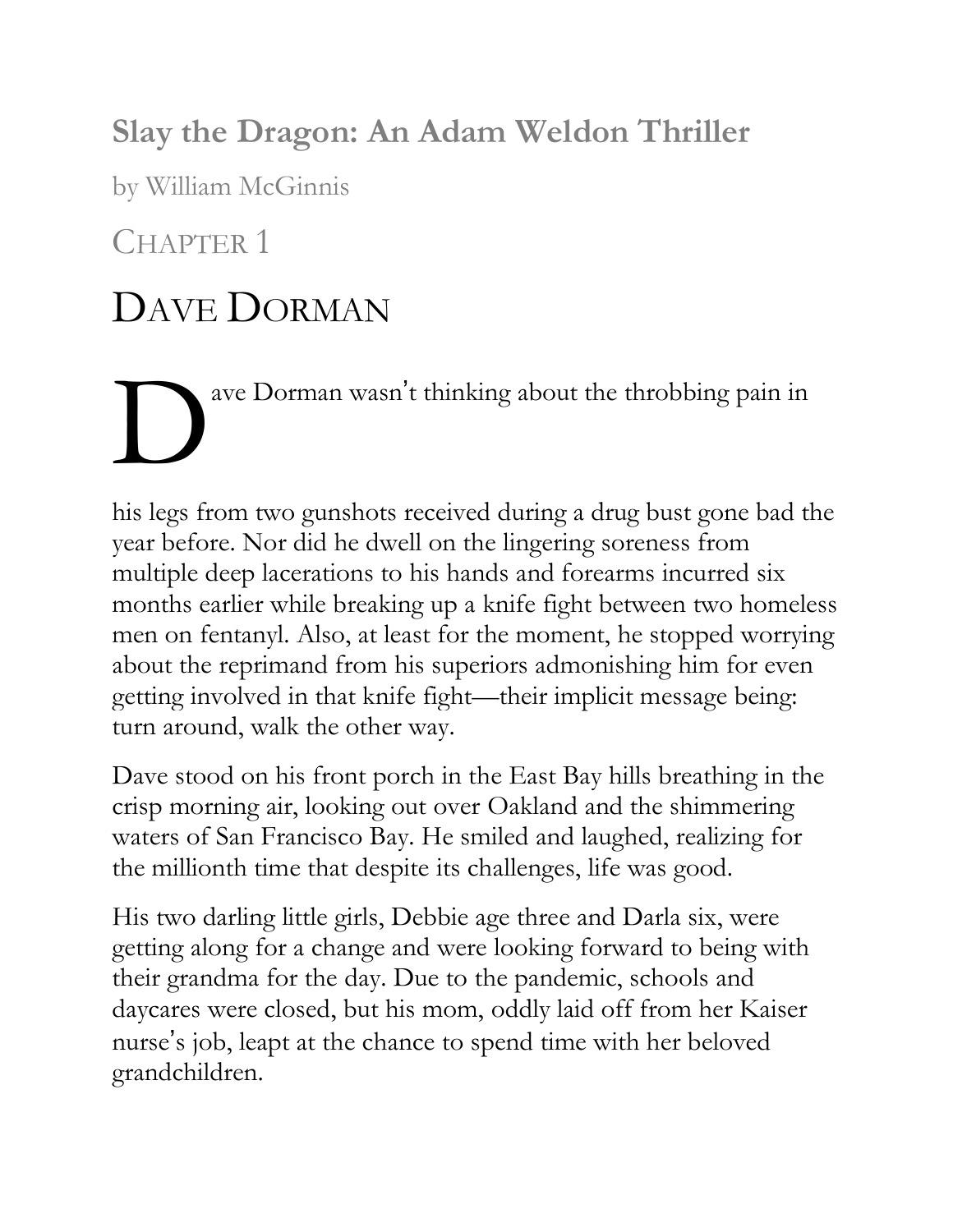If you were going to be a single parent of two little girls, it was a blessing to have a mom like his. And if you're going to be an Oakland cop, it was good to be a big strong—even if wounded and cut up—African-American man.

As he dropped off his girls, his mom said, "You be careful Davy. You know what's been happening at these marches. They're turning violent and police are getting attacked."

"Don't worry mom. I'll be fine."

"Don't give me that 'I'll be fine 'talk. You're too much of a risk taker. You gotta remember: You're everything— EVERYTHING to your girls and me. You hear me now? You gotta be careful!"

Picking up on their grandmother's concern, his bright, cute- as-abutton girls chimed in. "Daddy, daddy, please please be careful today!"

As Dave drove into the center of the city, the homeless encampments seemed quiet and hunkered down. The few joggers and bikers around Lake Merritt seemed bent on finishing early and heading for cover. Even the vibrant multistory murals along Webster Street—which normally seemed to dance and shimmy—appeared muted, subdued. Something felt off. Was it him? Or was this the lull before the battle?

In the squad room at police headquarters, the morning briefing made no mention of protecting lives and property, but instead emphasized keeping one's head down. This had been the message for a while now. Not good.

His assignment for the day, as he knew it would be, was to cover the latest in a long string of protest marches through downtown Oakland. He and Payton, his partner for the day, drove along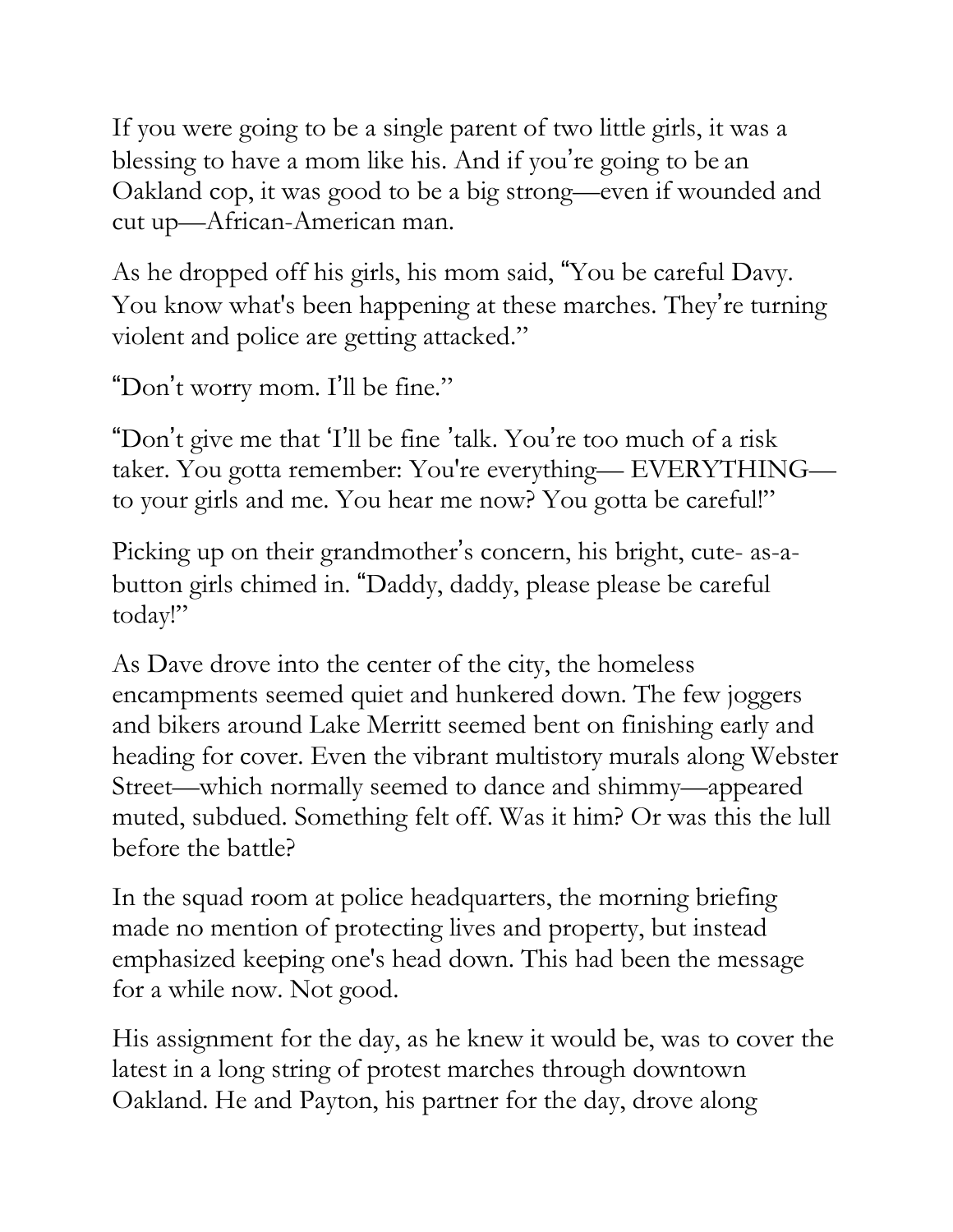Broadway toward their assigned location, the federal building at Huey Newton Plaza.

Many of the storefronts lining the boulevard were shuttered in plywood, others were empty, charred, burned-out caverns— former Footlocker, Target, and Walgreens storefronts. Mute testimony that this was indeed a favorite protest route.

Dave and Payton parked their squad car, and got out to survey the intersection in front of the federal building they were to protect. Sitting on the curb thirty yards away was a three- foot-wide by threefoot-deep by three-foot-high pallet of bricks. Where did it come from? Looking around, here and there along the street, he counted not just the one—but four full pallets of bricks. Hundreds, maybe thousands of bricks. There were no construction sites in the area. Whoever put them here did so to incite violence, to turn a peaceful protest into a full on mob riot. Once windows got smashed, Dave knew, inevitably, inexorably, protestors transform into rioters hell bent on looting, burning, and fighting—especially attacking police. The bricks guaranteed trouble. But there were too many for the two of them to move or hide.

Vehicle traffic was light, and then gradually vanished altogether. Foot traffic also died out. Leaving the boarded-up, burned-out, warzone of a downtown eerily quiet—except for a slowly increasing hubbub emanating from the distance: the sound of approaching marchers.

Then they arrived. At first it was just a few people hurrying to stay in front of the crowd, people with cameras stopping to film and then scurrying ahead again.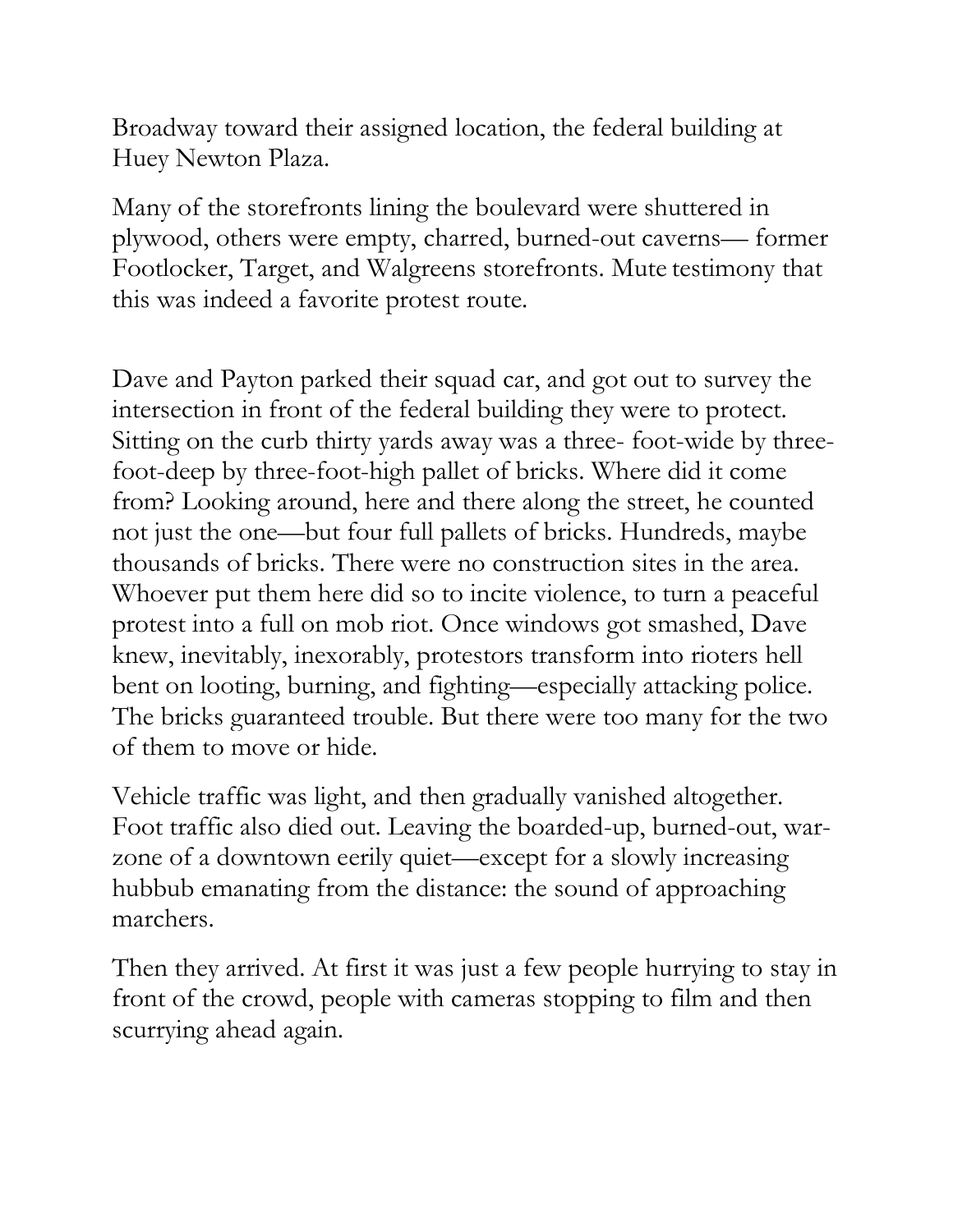Then came the surprisingly scraggly main column. Except for an occasional denser mass of people here and there, the crowd was sparse and spread out. Not really that many people if you counted heads. Maybe three or four hundred.

People of all races, sizes, and shapes. Very few masks.

Many—maybe a majority—of the banners and signs proclaimed "All Cops Are Bastards" or the shorter acronym "ACAB." Some placards read "Defund the Police" and "Freedom Highway," while others touted a wide range of causes.

Some marchers seemed innocent enough. Citizens simply out to exercise their right to peacefully protest. But Dave saw that a sizable percentage were looking for trouble. These picked up bricks as they passed the pallets.

Several solid 'black blocks 'of marchers—each twenty or so strong were dressed head-to-toe in black and marched in tight formation shoulder-to-shoulder, belly-button-to-back-bone. Black helmets and extra large black face masks left only narrow slits for the eyes. These 'black blocks 'endlessly chanted "All cops are bastards," and carried black shields, black batons, hammers, paint spray cans, and what Dave identified as bottles of fire accelerant.

Payton, standing beside him, yelled over the din, "Come on, Dave. It's getting dangerous out here. We better go inside."

Dave said, "What's the point of us being here if we're just going to hide?"

"I hear you. But doggone it, look at those bricks. Look at this crowd."

"Let them see the uniforms. See the blue."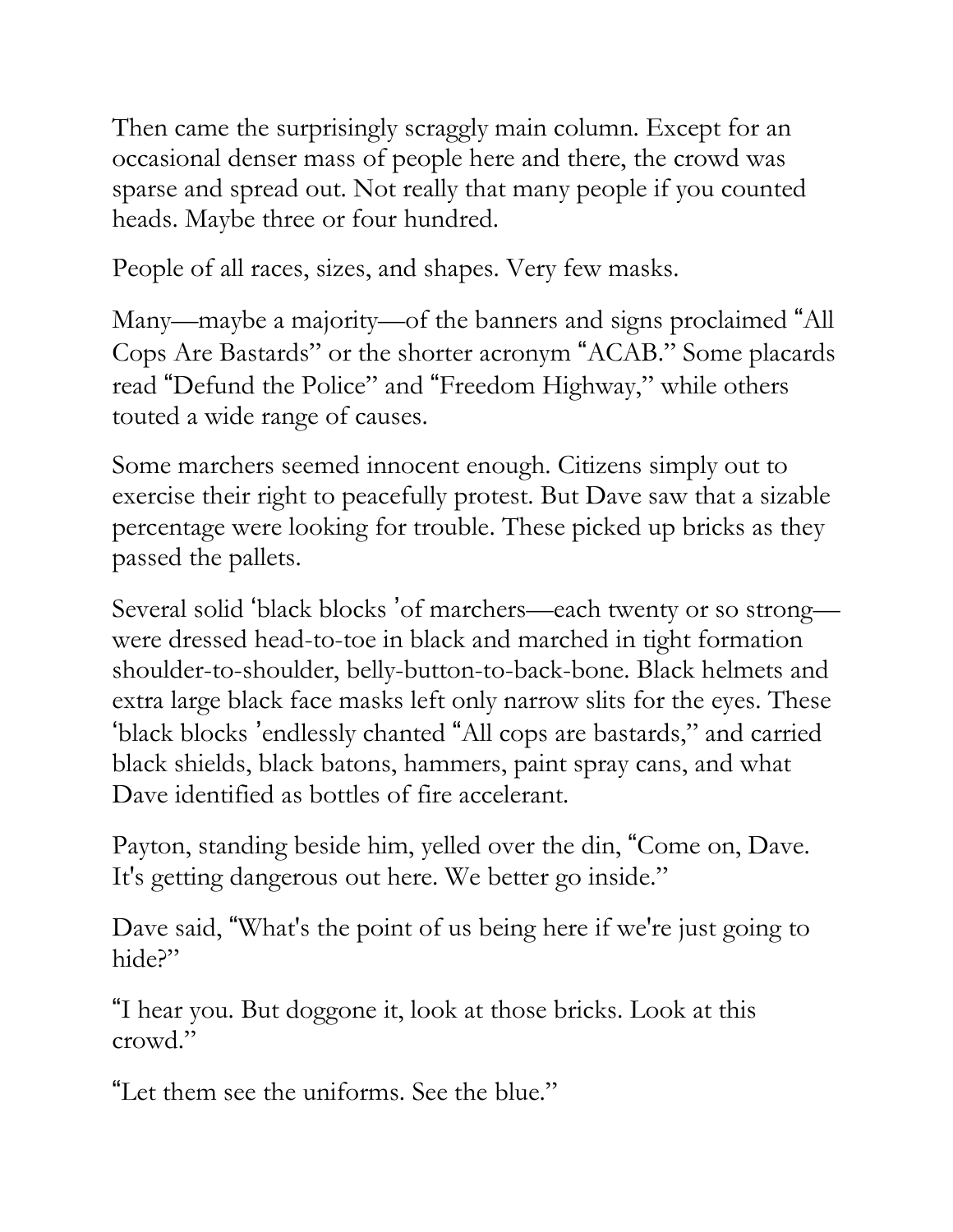"They're not paying us enough to get ourselves hurt. Besides, they specifically told us to play it safe."

"Us being here, being visible, makes a difference. Reminds them to be civilized. Reminds them of what Abe Lincoln called the better angels of their nature."

A brick sailed through the air and bounced across the sidewalk, missing them by only a few feet.

Payton said, "I'm going in," then turned, unlocked a steel service door behind them, and disappeared inside.

Dave stayed outside. But he was no fool, so he called for back up. He reported to his sergeant that bricks were flying up and down the street, the situation was about to explode, and he urgently needed back up.

"No can do," was the response. "A bunch of shop owners—

the ones whose stores are still open—have already called pleading for help. But the mayor's orders are to stay clear. It's too dangerous. Besides, going in could escalate the situation."

"You've gotta be kidding. We have to do something. We're the thin blue line. Doing nothing is exactly what will escalate the situation. We have a responsibility—"

"Nope. From the mayor on down, our orders are to de- escalate, stay away." Click.

Directly across the street, a guy moved differently, more independently, with a greater sense of purpose than those around him. Wearing a huge black face mask and all-black but tailored, wellfitting clothes, he ran up to one of the few remaining intact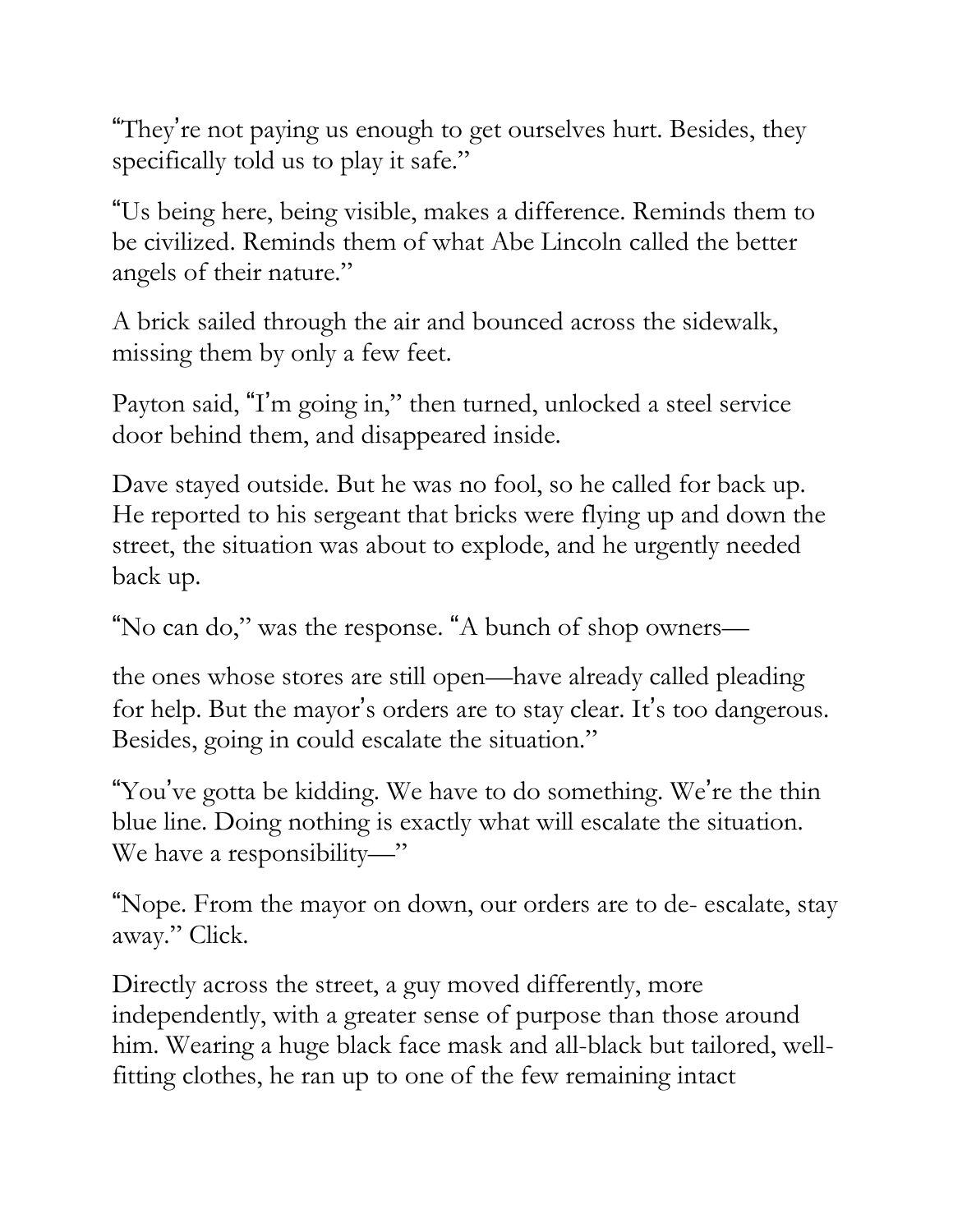windows—of a small, single-proprietor clothing store. Pulling a hammer from his backpack, he smashed the glass, sending shards flying. Then the nifty dresser stepped aside to let the rabble pour into the store through the shattered window.

Dave started across the four lane toward the store, but several bricks suddenly sailed out of nowhere. Most missed, but one caught him square on the left side of his head. Thank God for his helmet, but still the heavy brick stunned him, knocking him down.

As he struggled to get up, more bricks came at him, too many to dodge. Again most missed, but one clobbered his shoulder and another knocked his left leg out from under him, toppling him again to the pavement.

The situation, predictably, continued to escalate. More and more bricks flew. More of the few remaining windows up and down the street were getting smashed.

Half a block away, the guy in the nifty, tailored, all-black outfit threw a burning Molotov cocktail into a building. Then he did the same thing twice more, to two other buildings. The guy was systematically setting fire to Oakland's entire downtown. As Dave watched, lasers directed by malicious rioters played across his face, searching for his eyes.

Vehicle traffic was near zero. What few vehicles there were had blundered by pure accident into the melee, their oblivious drivers suddenly surrounded, mobbed, terrified. Rioters jumped up and down on their hoods, their roofs. The mob rocked the unfortunate vehicles back and forth, rolling some over. One driver got pulled out and beaten.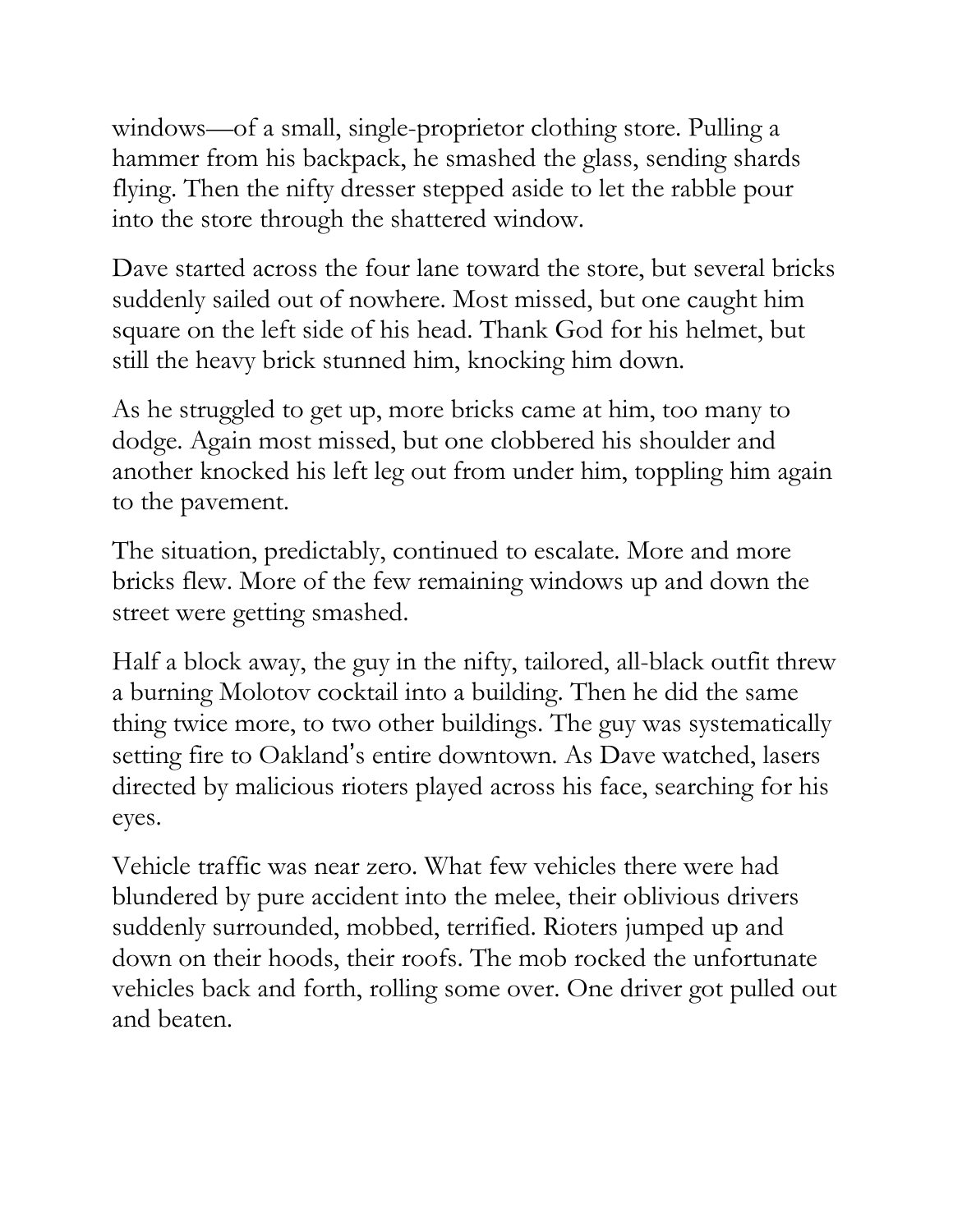Dave called the station again and again to report the worsening situation, begging for back up. But each time the response was the same.

The total abdication of responsibility by the mayor and the police chief simply could not stand. After four calls to his sergeant—all with the same result—he had no choice but to call the mayor directly. After all, he knew the woman, and she knew him. One month earlier, on stage in the Prophecy Arena, in front of a crowd of thousands, she had praised him to the heavens and presented him with an award for his work with the Oakland Youth Non-Violence Program.

He was going outside the chain of command and there would be hell to pay, but he was at his wit's end. If law and order, if Oakland, if civilization was to have any chance, people with the responsibility and the power had to act, had to fight chaos. Someone around here had to act like a fucking adult.

The phone rang and rang, finally, someone said, "Yeah?" "!t's an emergency! I have to talk with the mayor!" "Not possible, the mayor's busy. This is Conrad, her assistant. Who's

this?"

"I'm officer Dave Dorman, Oakland Police. The Mayor knows me. I absolutely have to talk with her. It's an emergency. I've got fires and a full-on riot here on Broadway. It's out of control. I need back  $up$ —"

"That won't be possible. You need to stand down. Get out of there."

"We can't stand down. Oakland is burning—"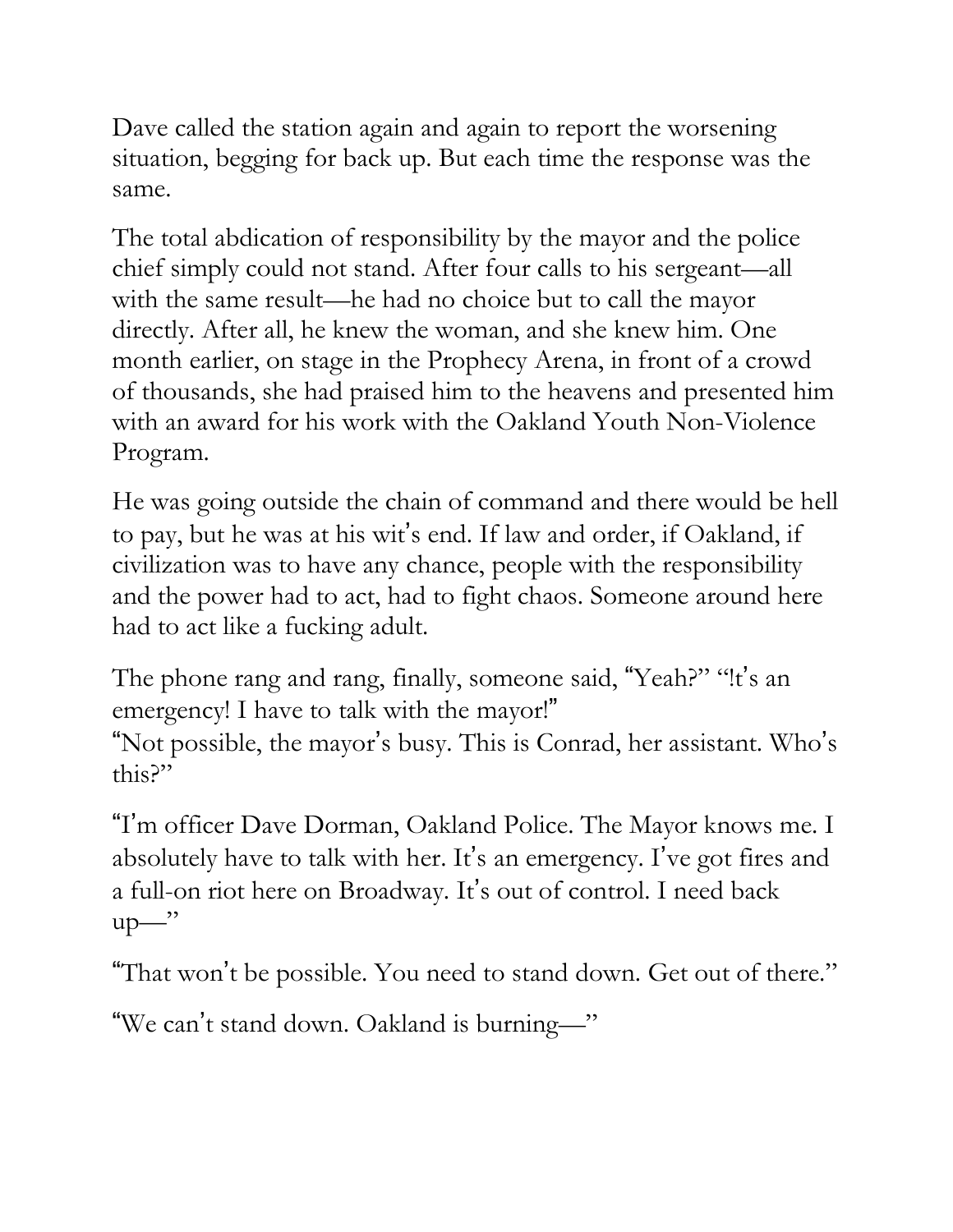"Officer, you've got a lot of nerve calling this number. We can't risk escalating the situation. Get out of there. Don't call this number again." Click.

The steel service door of the federal building opened and Payton's blond head popped out. His eyes went wide as he took in the pandemonium up and down the street. He yelled, "Dave, get in here!" Then he pulled his head back in, slamming the door.

The guy had a point. It was time to go in, to live to fight the tide another day.

Dave, limping, backed away from the street, moving toward the steel door.

A white van approached. Unlike other vehicles, which instantly got stopped, surrounded and mobbed, this one rolled easily through the crowd, which parted like the Red Sea. It was as though the vehicle was known and had some special permission.

The van pulled up to the curb thirty feet from Dave, who had now backed up to the steel door, his hand reaching behind him for the doorknob. The van's sliding side door opened a crack. A gun barrel appeared. Shots rang out. Dave's body armor stopped the first seven bullets, but the eighth tore away half his throat, and the ninth caught him in the forehead right between the eyes.

As the shooting stopped and the van moved away, there was stunned silence. Then a woman with a bullhorn whooped, "A cop is down! Hurray!" At first only a small coterie cheered. Then more joined in, and soon the crowd took up the chant, "A cop is down! Hurray! A cop is down! Hurray!"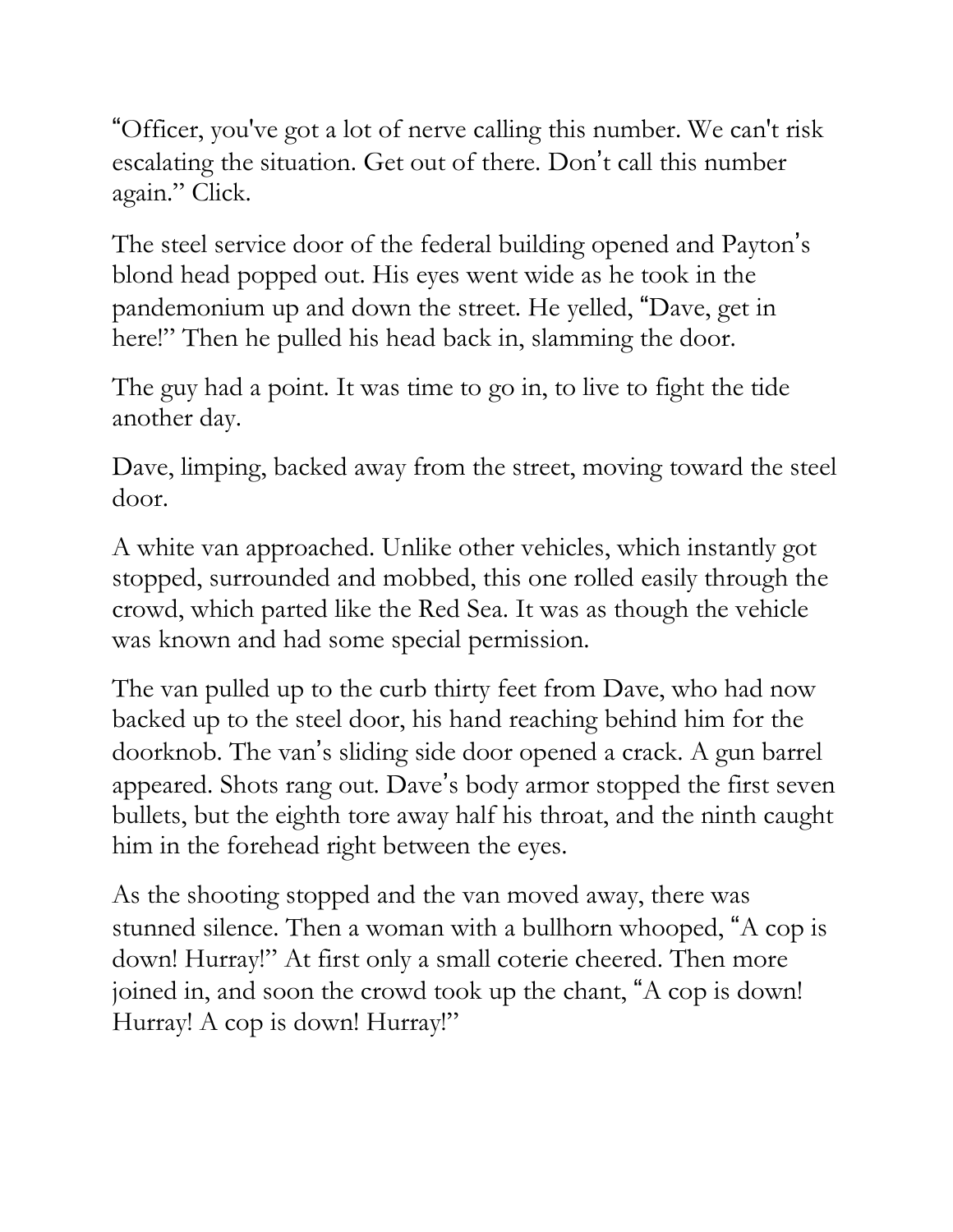#### CHAPTER 2

## JACK LONDON SQUARE MARINA

# "I t's bad?" asked Adam Weldon. "Real bad," said BC Davis.

"An Oakland cop, a black cop, shot down in broad daylight. You'd think the department would be all over it."

"Damn straight," said BC, his big black hands clenched into fists. "We're on it, but we're getting blocked, shut down."

"You've gotta be kidding."

"Nope. We're being defunded, decimated. We're getting zero support from the mayor and city council. We're getting crucified in the media. Even the FBI, at least the local office, is against us."

Adam shook his head. "I just don't get it."

"While you've been out sailing the world, things here, frankly, have gone insane."

"Yeah?"

"Just one example," said BC. "I myself was suspended for stopping a mob from tearing down a statue of Jack London just a hundred yards from here."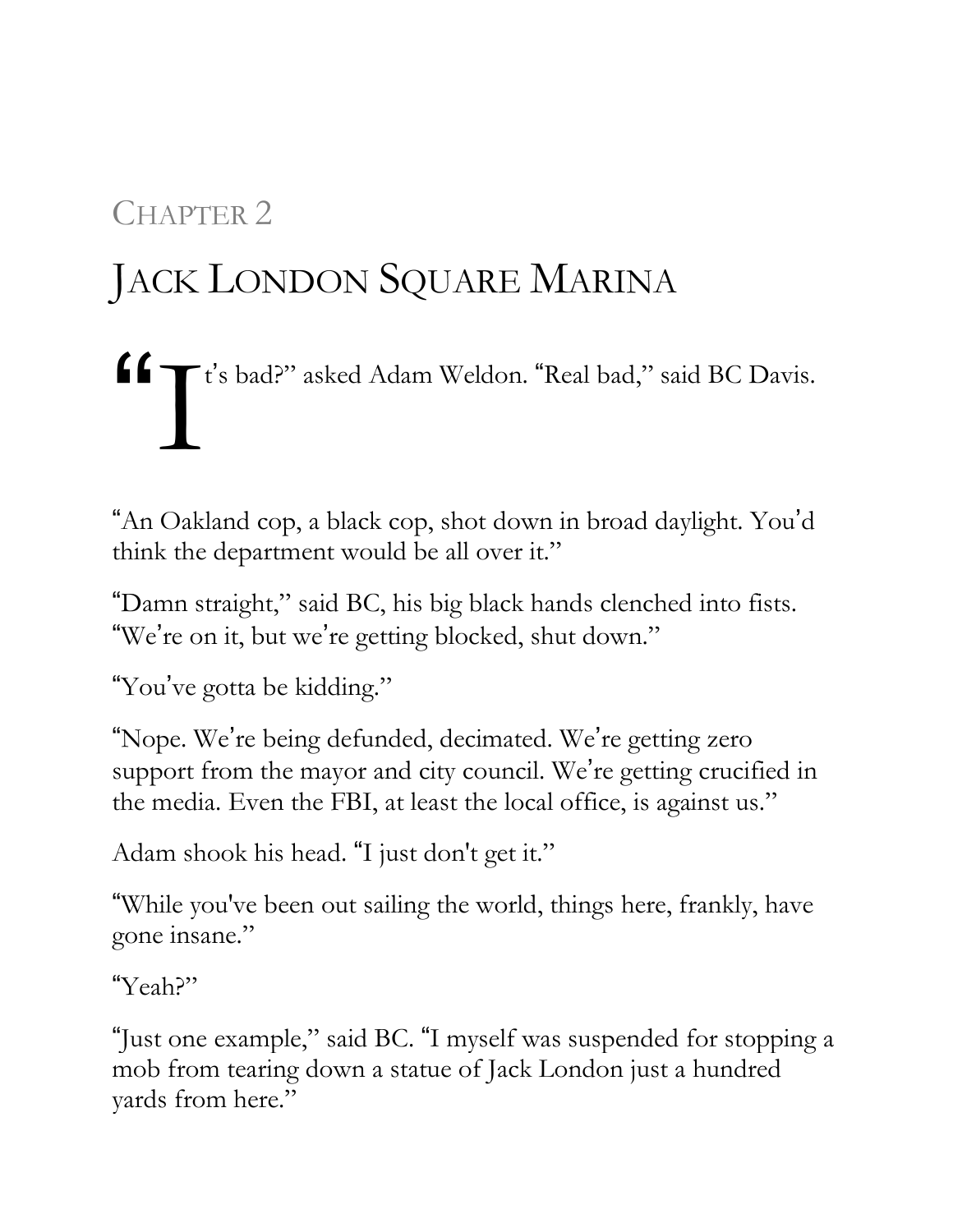Sitting on the high quarter deck of BC's Chinese junk Big Zen, the two men turned to look at London's still-standing statue in the middle of Oakland's Jack London Square.

"Didn't you and Dave Dorman go through the academy together?"

"Sixteen years ago. Me and Dave. We were rookies together, and later, partners for ten years," said BC, his eyes wet. "I can't believe he's gone."

To give his old friend a private moment, Adam, forehead furrowed and jaw clenched, watched a weathered sloop motor upwind against the tide along the Oakland estuary, creeping toward open water on San Francisco Bay—and maybe far beyond.

"It's fucked up crazy town," resumed BC. "But I owe it to Dave and to whatever vestige remains of law and order, to bring his killers to justice. And I need your help."

"You got it," said Adam. "How did Dave die?"

BC, his face a portrait of agony, summarized what he knew of Dave Dorman's death. "Dave was guarding the federal building—a mile from here—standing out front. About 400 people were moving along the street. Started out peaceful. But people started throwing bricks, smashing windows, looting, lighting fires.

"Dave's phone shows four calls to his sergeant and one to the mayor's office requesting urgent back up. But none came. Then a van pulled up. Automatic fire from inside the van tore into Dave. His body armor stopped most of the bullets, but one tore open his throat and one hit him between the eyes."

Both men hung their heads, eyes welling, fists clenched. "Five calls for back up?"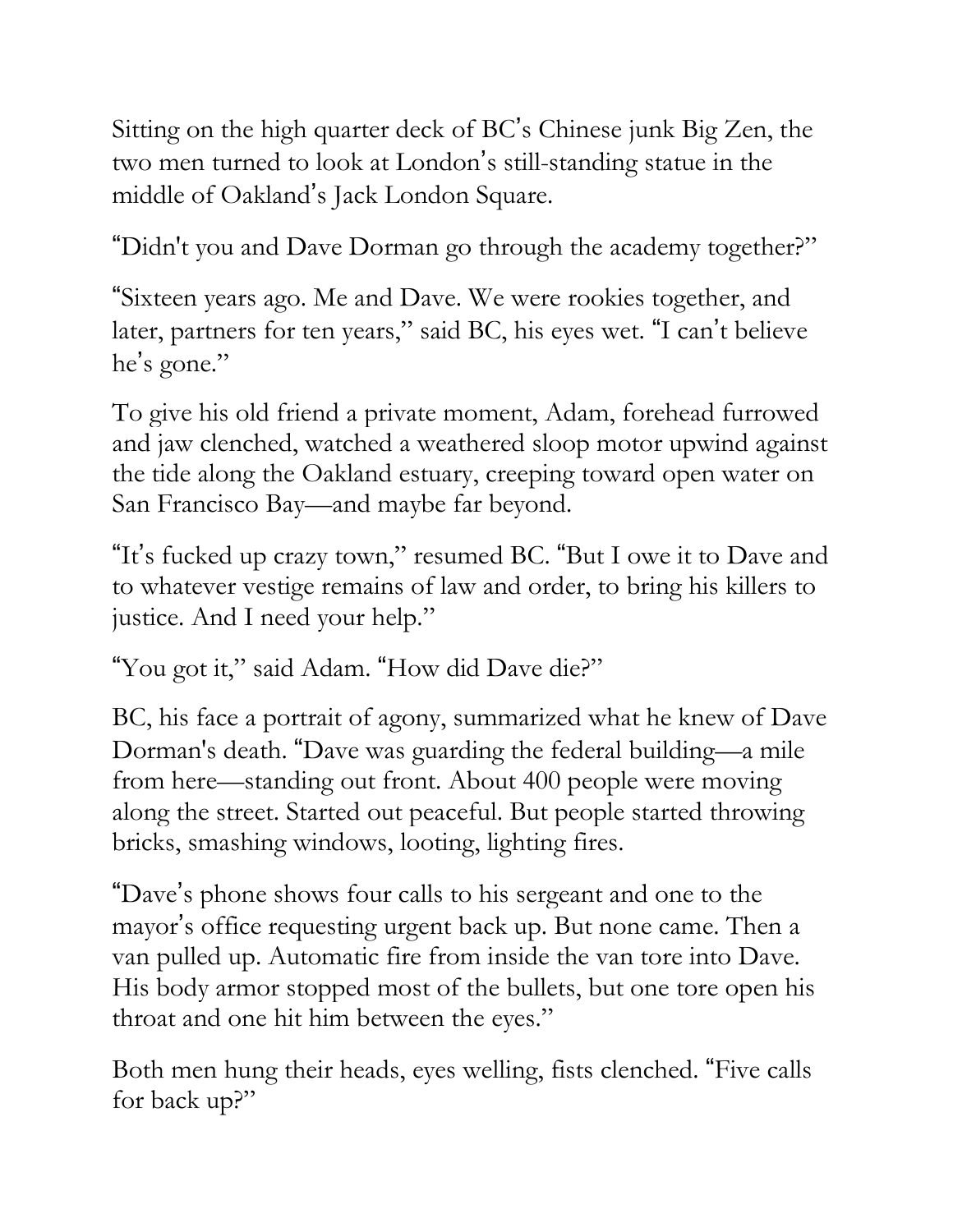"All refused by order of the mayor." Eyes now shut, nostrils flared, BC's whole body shook. "She didn't want to fucking escalate the situation."

They went below into the belly of Big Zen to BC's electronics/video/drone lab to study Dave's body camera and nearby surveillance camera footage. In one video, a white, newlooking Ford van pulled up in front of the federal building. The van's side door opened for a moment, then the vehicle raced away. No license plates. And a balaclava covered the driver's face, leaving only a narrow opening for the eyes.

BC ground his teeth. "Not very useful. Can't see the shooter at all. No way to ID the driver or the van."

"You've exhausted every avenue to track down the van?"

"Yeah," said BC. "There're tens of thousands of vans like it in Northern California. It'd be easier to find a needle in a haystack."

They looked for news articles, social media commentary and YouTube footage covering events surrounding the murder.

"Amazing. So little coverage," said Adam.

"Not so amazing. A cop's death doesn't fit the narrative," observed BC. "Don't you know cops are bad?"

One of the few newspapers to report the murder was a San Francisco publication nicknamed the 'Comical. 'A stripped- down parody of its former, historic self, the 'Comical, 'it seemed, no longer had the staff nor the inclination to even attempt objective reporting.

Going through a stack of newsprint copies—and also checking online—Adam found that Dave's death garnered only a single brief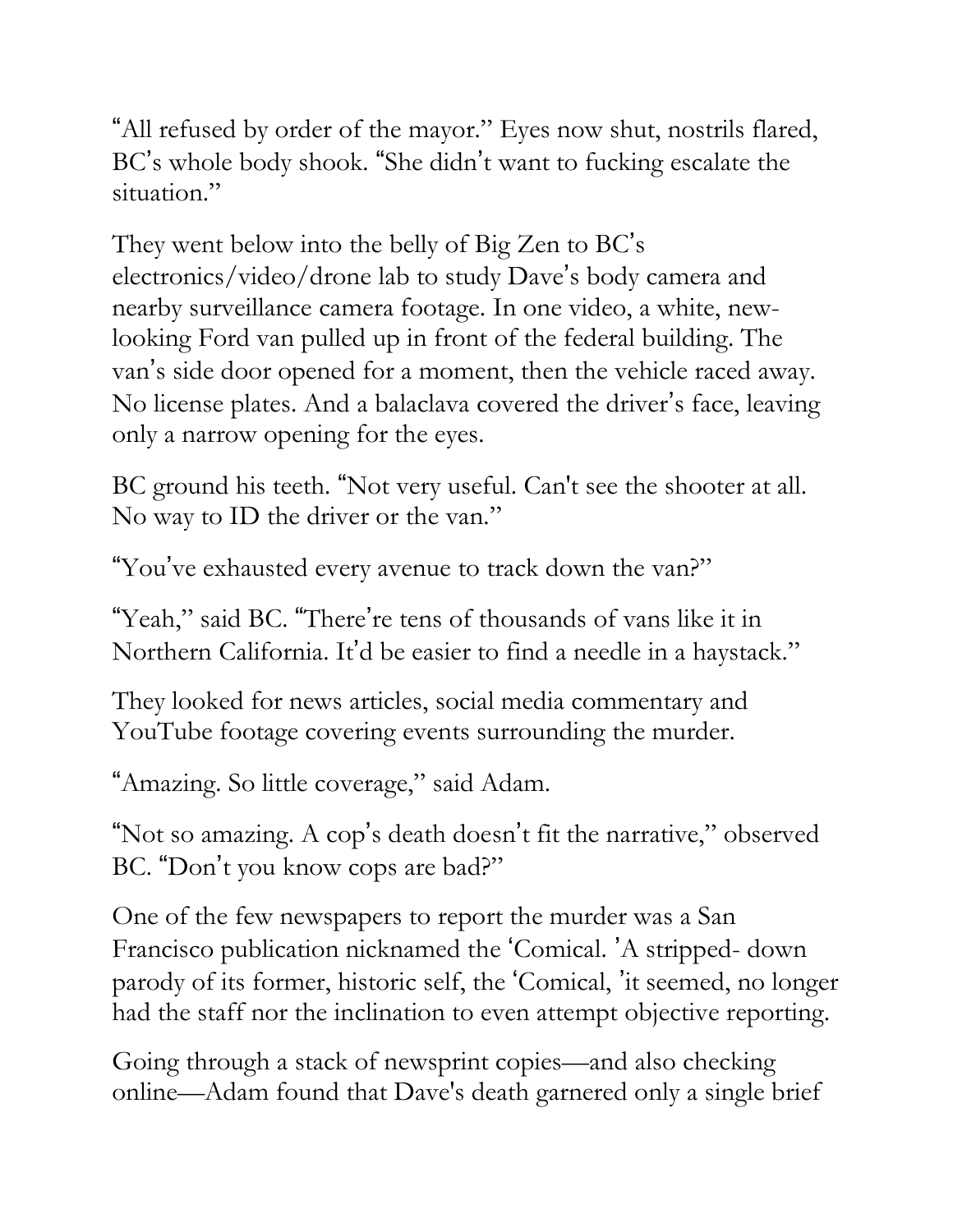mention: a two-paragraph article buried deep on an interior page of the print edition and virtually hidden on its website.

However, because the 'Comical 'allowed readers to post comments online, Adam found it valuable reading. The commenters spanned the full political and sanity spectrums, but a salient few provided telling perspective and details. Several described how pallets of bricks had been pre-positioned beforehand along the demonstration route—in places with no construction sites nearby.

When the demonstrators came upon the stacks of bricks, first one person, then a few more hurled them through windows, threw them at cars and at anything that would break.

Soon, a herd mentality took over, the allure of brick throwing became irresistible, others joined in, order disappeared, and chaos and looting erupted. Before long, Molotov cocktails flew right and left, igniting stores, cars, anything that would burn.

Other posters described how they'd been swept into vehicle caravans that descended on suburban downtowns such as that of Walnut Creek, sixteen miles inland from Oakland. There also, pallets of bricks had been pre-positioned. Egged on by the actions of a few, soon there too all hell broke loose.

"Coordination behind the scenes," said Adam. "Somebody's deliberately creating chaos."

"I see what you mean. Those bricks put right where they'd create mayhem," said BC.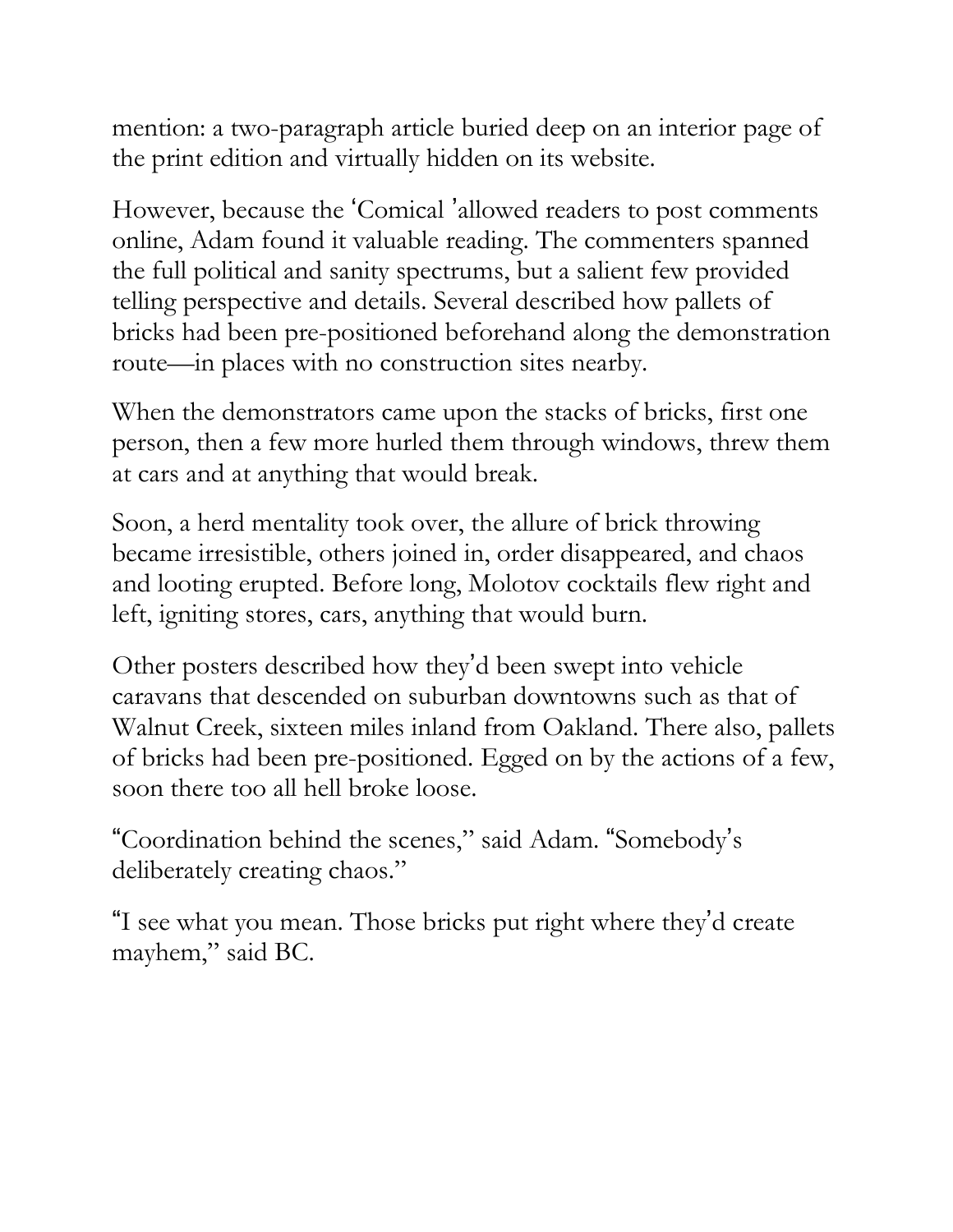CHAPTER 3

**BRICKS** 



connected."

Adam surveyed BC's thirty-by-fifteen-foot tech lab. The lowceilinged space down in the belly of Big Zen was crammed with computers, flat screens, drone paraphernalia and piles of electronic gear. "You still a state-of-the-art white-hat hacker?"

BC grinned.

"Can you tap into video cameras in the riot areas? Maybe we can get images of whoever dropped off those bricks?"

"Gotta crack some passwords." BC winked. "Just so happens, I've got something perfect for the job. NSA stuff released by Ed Snowden. Also, I'll use AI recognition software to scan the videos for pallets of bricks."

"Sounds good. In fact, amazing."

"Oh yeah, AI's advancing by leaps and bounds."

BC set to work. Soon video of downtown Oakland and Walnut Creek moved across a half dozen flatscreens. Most of it flashed by, but every now and then a screen would pause to zero in on an object.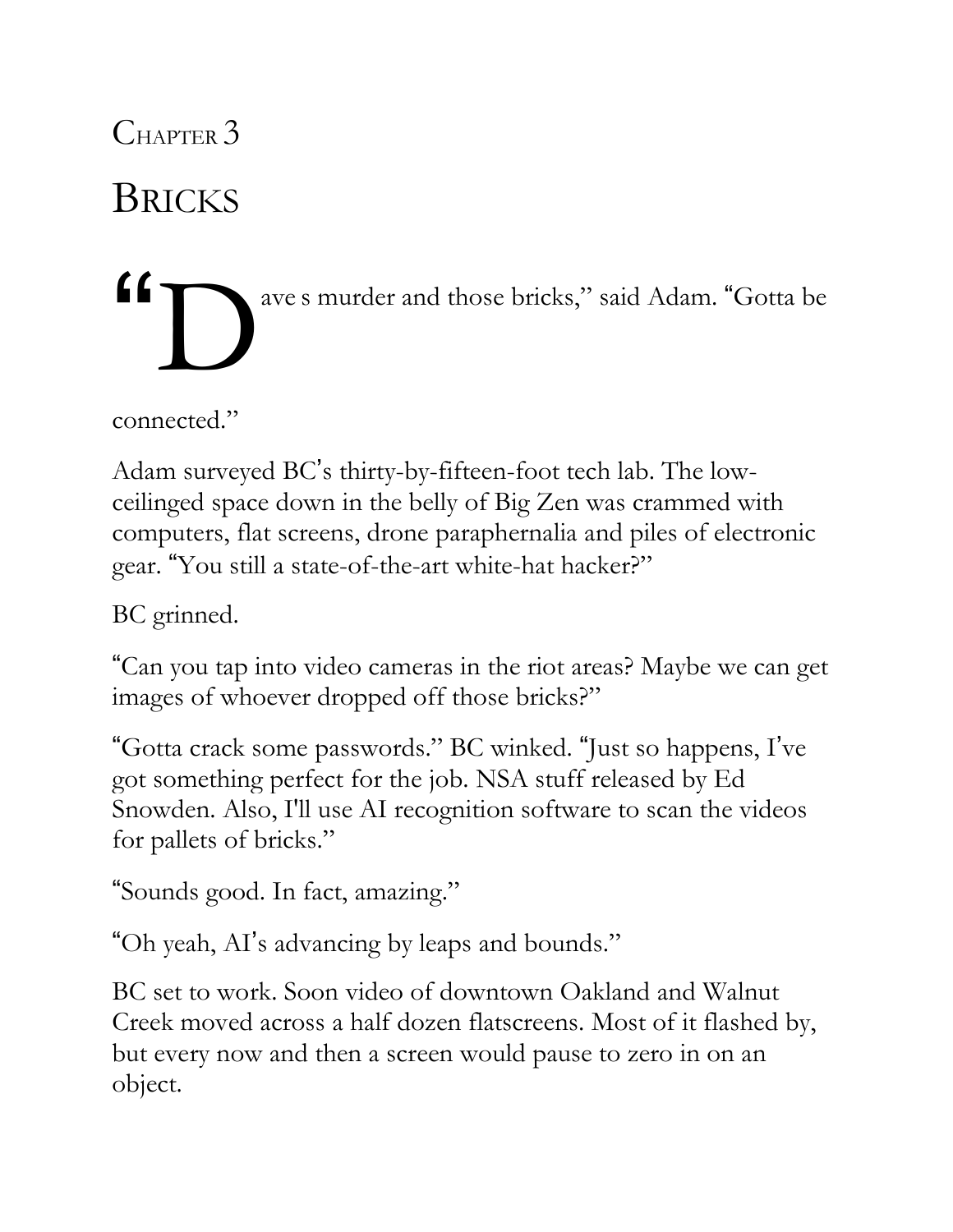"When the AI finds bricks—or what it thinks might be bricks—it shows us the image. If it's what we're looking for, we'll save and study it. If not, we click continue. Very rapidly, it'll get better and better at identifying pallets of bricks."

The two men settled in, scanning images of bricks and brick- like objects. Sure enough, the AI learned fast, and soon found images of bricks—mostly of people carrying and throwing them. But it found no brick stacks, on or off pallets.

"Well, the bricks were there alright," said BC. "But whoever supplied them somehow avoided the cameras. Careful, clever devils."

Scratching his head, Adam asked, "Let's go at it from the other direction. Can you tap into the records of building supply and truck and forklift rental companies?"

Soon, computer and video surveillance data from building materials suppliers and truck and forklift rental companies scrolled across the screens.

"Look for anyone who bought multiple pallets of bricks and rented brick-hauling equipment in the days and weeks before the riots," said Adam. "Ignore contractors and people who pulled building permits."

"Also," said BC, "When people use cash, I'll run the store video footage through facial recognition software to see if anyone went around making multiple purchases."

The computers churned data and the screens scrolled. Time dragged. The low-ceilinged space below the water line felt stuffy, oppressive and reeked with the pungent odor of sea water. Again the search came up empty.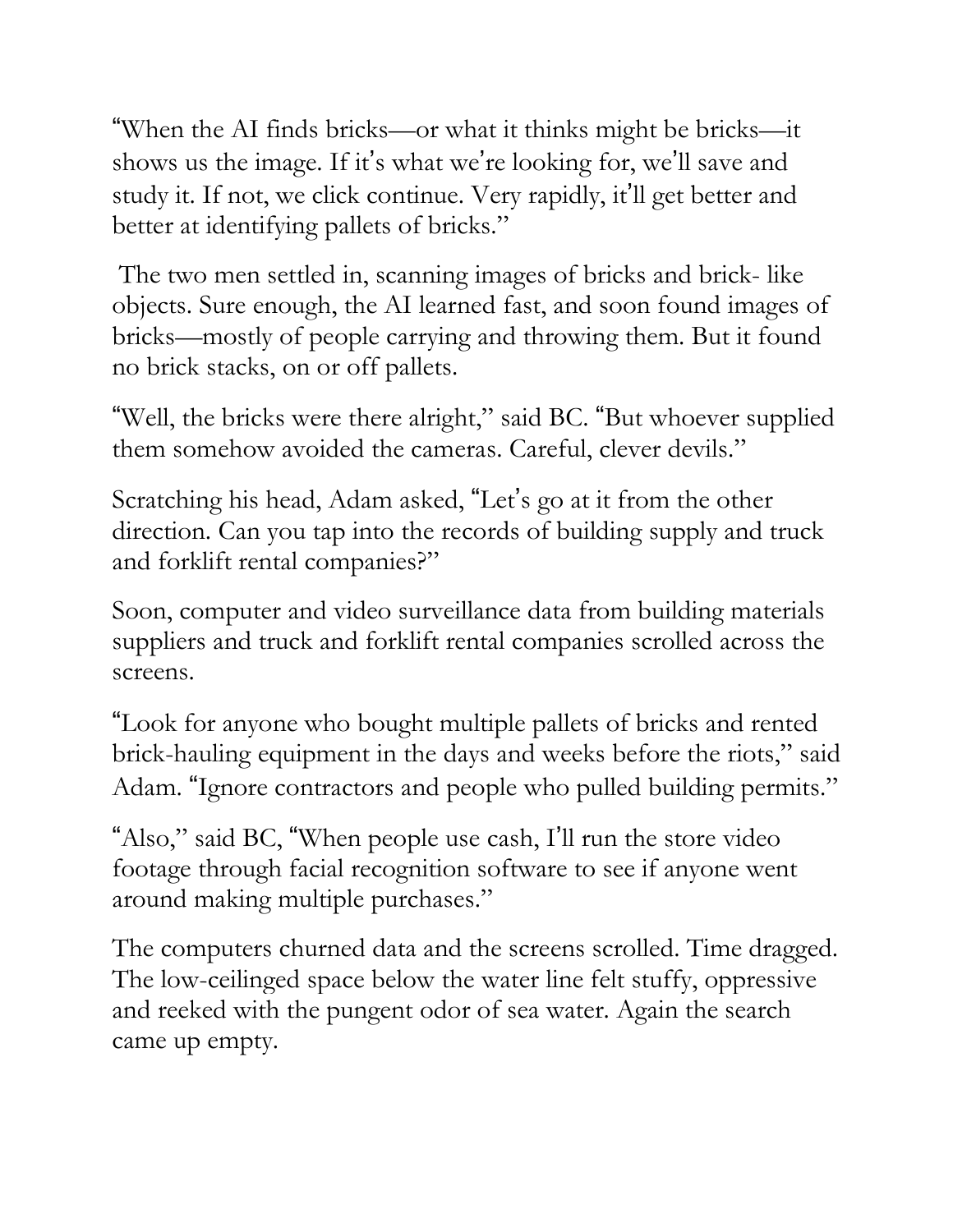"Okay, okay." Adam let out a long sigh. "Let's cast a wider net. Instead of just six Bay Area counties, let's search all of Northern and Central California."

Two hours later, still nothing. As the wakes of passing ships occasionally rocked Big Zen, the air closed in, offering no oxygen. The two big men slumped, immobile.

Adam looked up and pumped a fist in the air. "I've got an idea. What if these guys have deep pockets?"

"So?" asked BC.

"Maybe they'd buy an entire company. Let's search for building supply companies that changed hands since the rioting began."

"Makes sense," said BC. "With a single purchase they'd get bricks, trucks and forklifts. Everything they'd need to drop off pallets of bricks."

"All without having to rent anything or go around making a bunch of separate brick purchases."

BC returned to his computers, and after a while said, "Interesting, I found six such outfits."

"Which ones carried a big inventory of bricks?"

After consulting his computers for several minutes, BC said, "All six. That's doable. But it'd be nice to narrow it down."

Adam sat, staring into space, rubbing his chin. "Let's take another look at the killer's van."

"Sure," said BC. "But I've gone over it a hundred times. There's not a distinguishing mark on it."